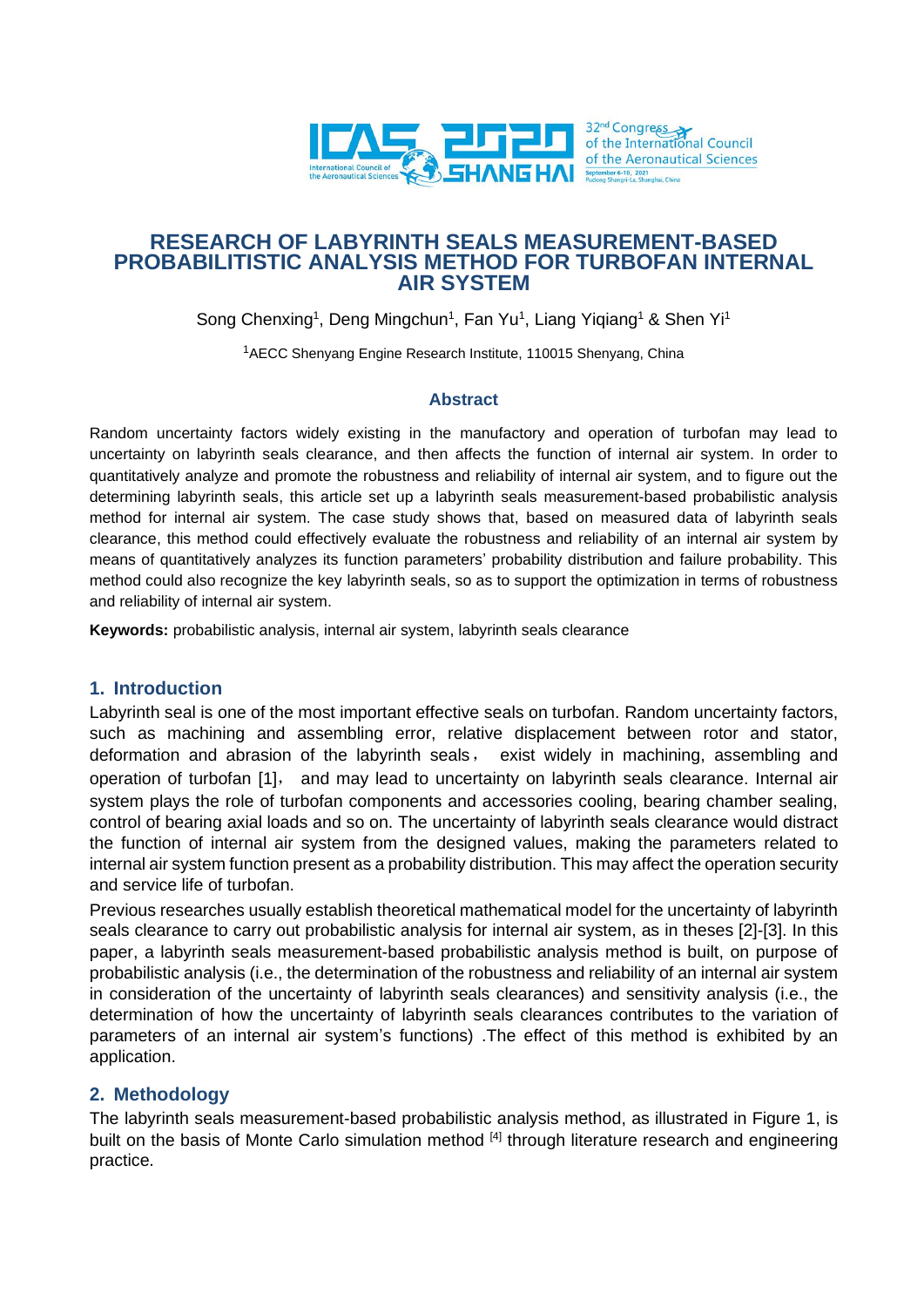In the part of uncertainty analysis and discretization of labyrinth seals clearances, the labyrinth seals to be studied are determined and their characteristics of uncertainty are analyzed based on measured data. Then the labyrinth seals clearances are discretized to execute the probabilistic analysis of internal air system. After the conversion of clearances samples from cold to work condition and simulations of internal air system, the probability distribution of concerned parameter to internal air system function can be defined and the key labyrinth seals whose clearance variation affect the internal air system remarkably can be recognized



Figure 1 – Workflow of labyrinth seals measurement-based probabilistic analysis method.

#### 2.1 Analysis of the labyrinth seals clearances distribution

The analysis of the labyrinth seals clearances distribution is a hypothesis test problem. The distribution of labyrinth seals clearances measured data can be determined by Kolmogorov-Smirnov test or kernel density estimation. The procedure of distribution analysis is as follows:

• Obtain the empirical distribution function  $F_n(x)$  of the measured data

$$
F_n(x) = \begin{cases} 0 & x < x_{(1)} \\ \frac{n_1 + n_2 + \dots + n_k}{n} & x_{(k)} \le x < x_{(k+1)}; k = 1, 2, \dots, r - 1 \\ 1 & x \ge x_{(r)} \end{cases} \tag{1}
$$

where  $n_{\scriptscriptstyle k}$  is the frequency of data  $x_{\scriptscriptstyle (k)}$  .

- Obtain the cumulative distribution function  $F(x)$  by fitting the distribution parameters based on measured data according to common distribution form, such as normal distribution, log normal distribution, Poisson's distribution, Weibull distribution, gamma distribution and so on.
- Construct *KS* statistics for every contribution form

$$
KS = \sup_{-\infty < x < \infty} (|F_n(x) - F(x)|) \,. \tag{2}
$$

- Calculate the  $KS(\alpha)$  by checking against the table at confidence level of  $\alpha$ .
- If  $KS < KS(\alpha)$  for more than one distribution forms, select the distribution whose  $KS$  is the biggest. If  $KS \geq KS(\alpha)$  for all the distribution forms, the estimated kernel density function can be an alternative.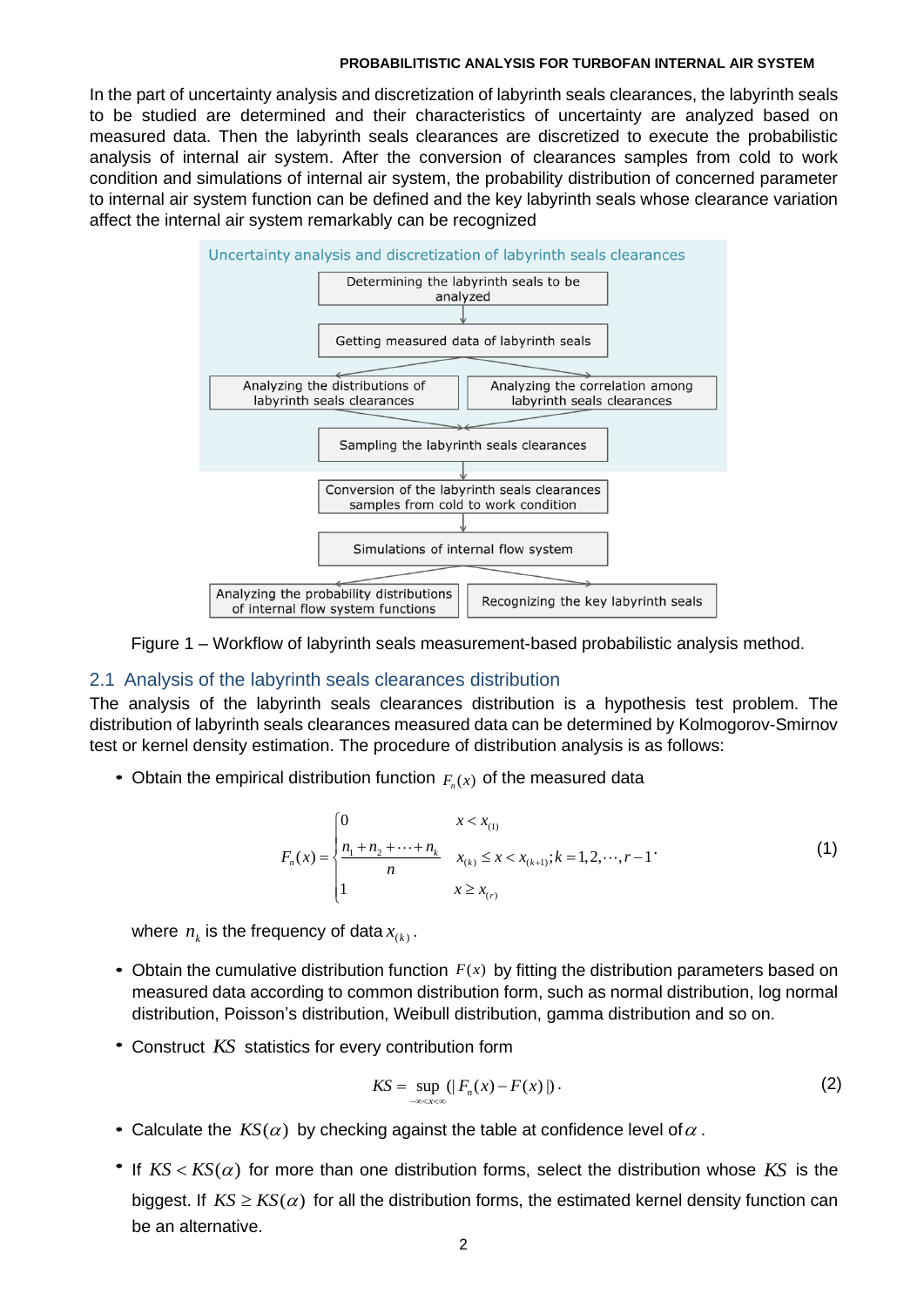### 2.2 Analysis of the correlation among labyrinth seals clearances

The correlation among a pair of labyrinth seals clearances *X* and *Y* can be analyzed by Pearson correlation coefficient, which is defined as

$$
r = \frac{\text{cov}(X, Y)}{\sigma_X \sigma_Y} = \frac{E(XY) - E(X)E(Y)}{\sqrt{E(X^2) - E^2(X)} \sqrt{E(Y^2) - E^2(Y)}}.
$$
\n(3)

Correlation coefficient varies from -1 to 1, which means the correlation of a pair of labyrinth seals clearances varies from highly negative correlation to highly positive correlation. When the correlation coefficient approach to 0, the clearances of two labyrinth seals tend to uncorrelated. All the correlation coefficients compose correlation matrix.

#### 2.3 Sampling of labyrinth seals clearances

Within the probability distribution and correlation matrix, the labyrinth seals clearances can be discretized. Latin Hypercube Sampling (LHS) method [\[5\]](#page-5-4) has the advantage of both homogeneity and randomness, and could obtain dependent sample rapidly [\[6\].](#page-5-5) Probabilistic analysis method use LHS method to carry out labyrinth seals clearances sampling.

The brief procedure of producing a LHS sample of size *N* is as follows [\[6\]:](#page-5-5) Suppose the joint distribution of the labyrinth seals clearances  $\boldsymbol{\mathrm{X}}$  to be given by  $_F$  , and define  $_{P=(P_{ij})}$ to be an  $N\!\times\! D$ matrix, where *D* is defined by the number of labyrinth seals, and each column of *P* is an independent random permutation of  $\{1, 2, ..., N\}$ . Then let  $\xi_{ij}$  (*i* = 1, ···, *N*; *J* = 1, ···, *D*) be *ND* iid *U*[0,1] random variables independent of *. The ij-th LHS sample is defined by* 

$$
X_{ij} = F_j^{-1}[(P_{ij} - 1 + \xi_{ij}) / N], (i = 1, \cdots, N; J = 1, \cdots, D)
$$
 (4)

LHS method cannot obtain sample which is neither normal distribution nor uniform distribution. If the distribution of labyrinth seals clearance is not the above two, the LHS method should be used to obtain dependent normal sample, and then orthogonal transformed to certain distribution. Orthogonal transformation may import error to correlation matrix of LHS sample, and the error is positively associated with the variable coefficient (  $\delta$  =  $\sigma$  /  $\mu$  ) [\[7\].](#page-5-6) According to existing measured data, the variable coefficient of labyrinth seals clearance usually stays below 0.15, which stands for a weak degree of variation. So the correlation matrix error related to orthogonal transformation is usually acceptable.

## 2.4 Analysis of the probability distributions of internal air system functions

After the conversion of clearances samples and N times simulations of internal air system, the robustness and reliability of the internal air system can be assessed by the standard deviation  $\sigma_{\text{y}}$ and failure probability  $P_f$  of function parameters, respectively.

$$
\mu_{y} = \frac{1}{N} \sum_{i=1}^{N} y_{i}
$$
\n
$$
\sigma_{y} = \sqrt{\frac{1}{N-1} \sum_{i=1}^{N} (y_{i} - \mu_{y})^{2}}
$$
\n
$$
P_{f} = \frac{1}{N} \sum_{i=1}^{N} I_{i} \begin{cases} I_{i} = 1, & y_{i} \le 0 \\ I_{i} = 0, & y_{i} > 0 \end{cases}
$$
\n(5)

Furthermore, the probability density function  $f(y)$  and cumulative distribution function  $F(y)$  of any function parameter  $y_i(i=1,2,\dots,N)$  of internal air system can be obtained by hypothesis test described above. Based on this, the probability of any function parameter falls in any interval of can be easily got.

### 2.5 Recognition of the key labyrinth seals

The rank of Sobol's indices [\[8\]](#page-5-7) (also called variance-based sensitivity indices) is employed to recognize the key labyrinth seals whose clearance variation affect the internal air system remarkably.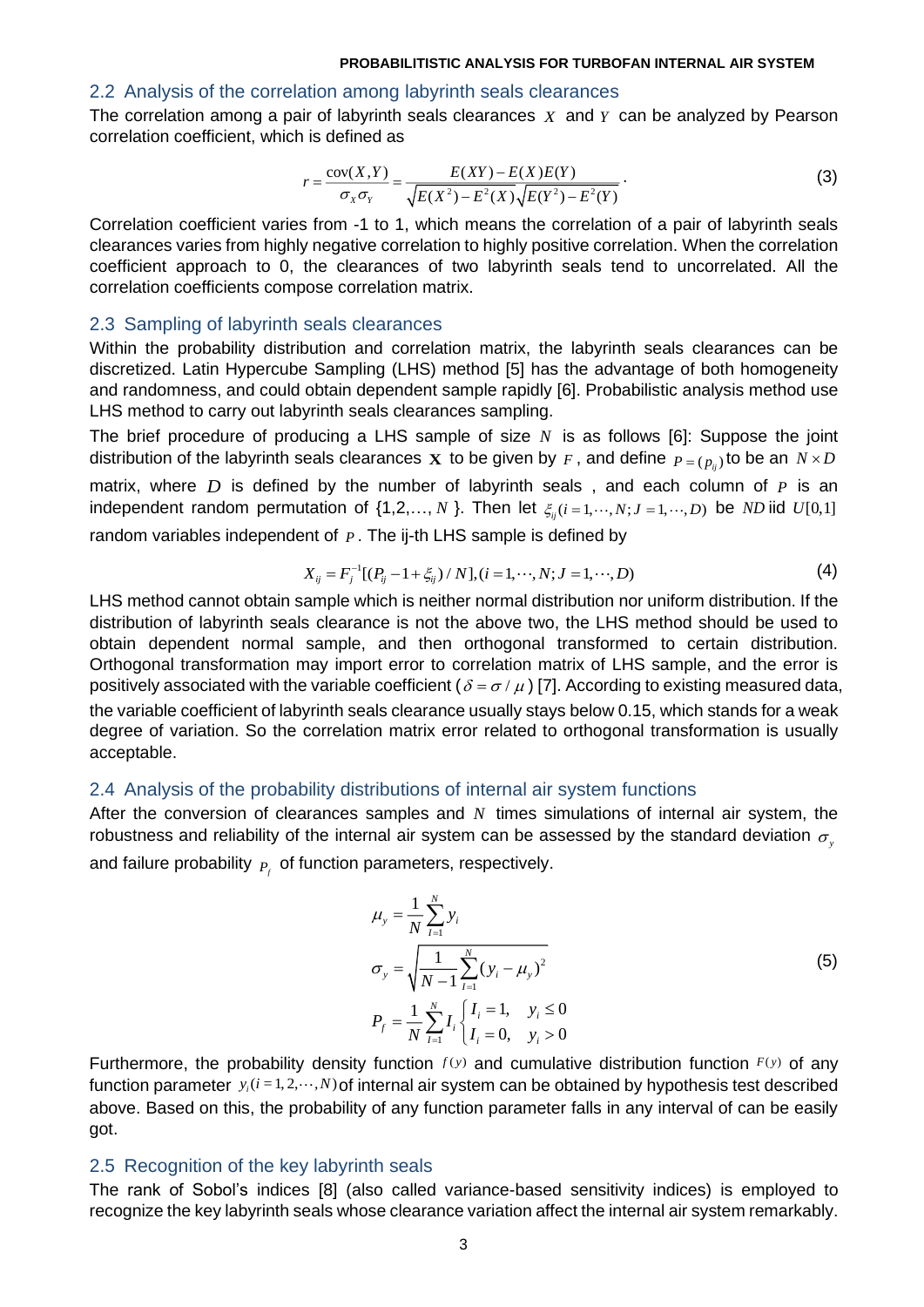The definition of Sobol's indices is related to the High-dimensional model representation (HDMR) of system response function. According to HDMR, system response function can be expanded as [\[9\]](#page-5-8)

$$
Y = g_0 + \sum_{i=1}^n g_i(X_i) + \sum_{i \neq j} g_{ij}(X_i, X_j) + \dots + g_{12\cdots n}(X_i, X_j, \dots, X_n)
$$
(6)

The Sobol's main indices is defined as

$$
S_i = \frac{V_i}{Var(Y)} = \frac{Var[E(Y | X_i)]}{Var(Y)},
$$
\n(7)

which means the reduction of output variance by fasten  $X_i$  ; The Sobol's total indices is defined as

$$
S_i^T = \frac{V_i^T}{Var(Y)} = 1 - \frac{Var[E(Y | X_{-i})]}{Var(Y)} = \frac{E[Var(Y | X_{-i})]}{Var(Y)},
$$
\n(8)

Where  $X_{\sim i}$  means all the input variables but  $X_i$  .  $S_i^{\rm r}$  means the remnant output variance when  $X_{\sim i}$  is fastened.

The above equations of Sobol's indices are suitable for independent input variables. As to dependent input variables, the modified Sobol's indices method mentioned in [\[10\]](#page-5-9) is practicable.

### **3. The deterministic model of internal air system**

The internal air system of turbofan usually consist of turbine blade cooling system, turbine components cooling and gas sealing system, turbine blade tip clearance control system, compressor components temperature control system, bearing chamber cooling and sealing system, bearing axial loads control system and so on. The flow path of these branch systems connect with one other in series and parallel. The boundary nodes represent position where the energy exchange between internal air system and main & external duct stream takes place. The internal nodes represent the cavity of internal air system. The throttle unit stands for the structure in the internal air system, such as orifice, prewhirler, labyrinth seals, impact flow, forced flow and so on.

Nodes and units form the unified one – dimensional computing network of internal air system [\[11\],](#page-5-10) as illustrated in Figure 2.



 $\oslash$  boundary node  $\oslash$  internal node  $\oslash$  throttle unit

Figure 2 – Sketch map of one-dimensional computing network of internal air system.

Every internal node should satisfy the three laws of conservation on steady state

$$
\sum G_j = 0
$$
  
\n
$$
P_1^* - P_2^* = K_1 \frac{\rho_2 V_2^2}{2}
$$
  
\n
$$
\sum G_i (H(T_{i1}) - H(T_{i2})) + Q_i = 0
$$
\n(9)

The approach to solving the internal air system is to solve these equations in all the nodes simultaneously when the structure parameters, network topotaxy, boundary aerodynamic and thermal parameters of the internal air system are known conditions. By doing this, the flow distribution on all the internal flow stream and the pressure and temperature on all the cavities are determined.

#### **4. Application**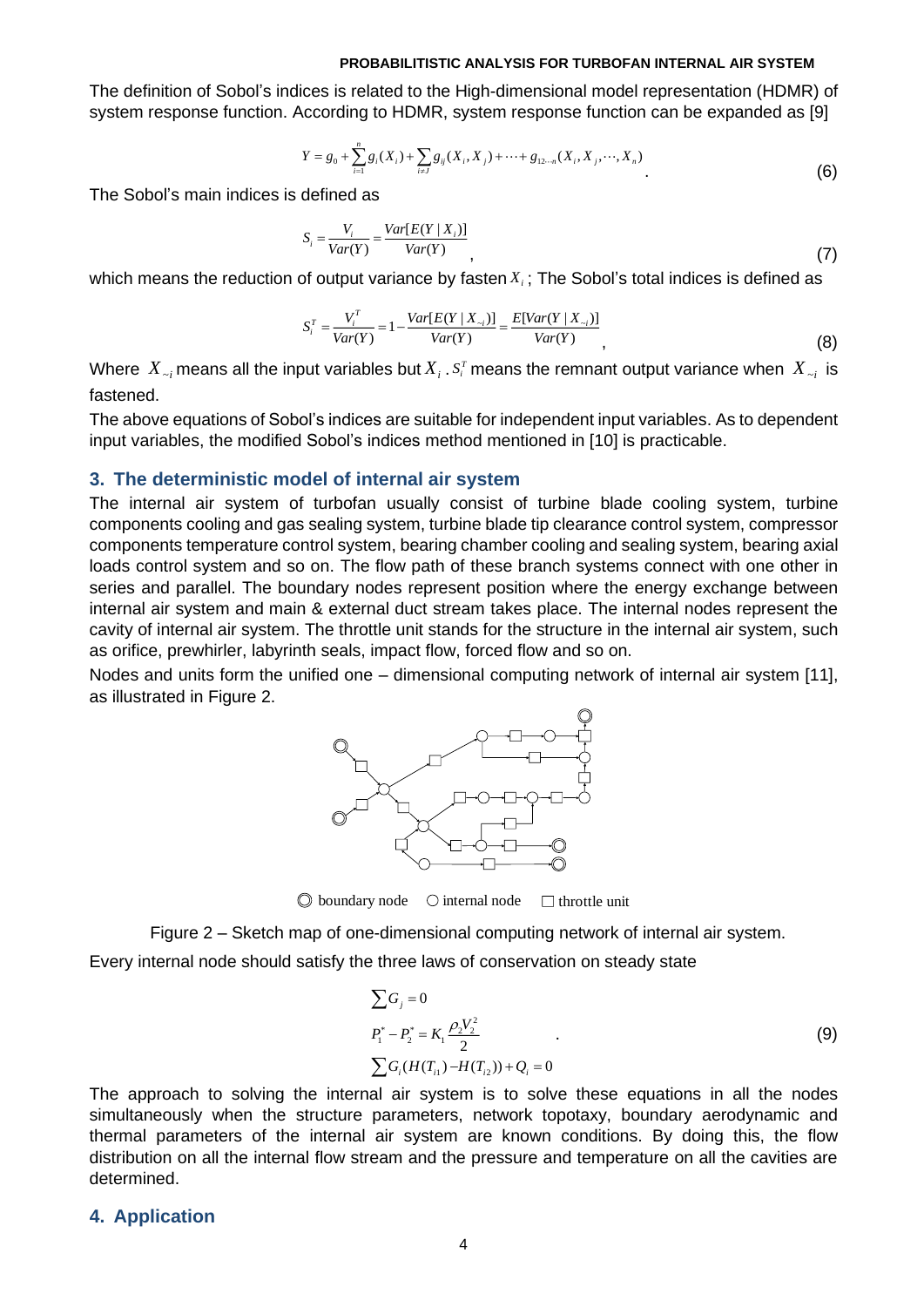The number of function parameters of an internal air system is no less than 10. Here we take bearing axial load as an example to exhibit the effect of the measurement-based probabilistic analysis method.

For a certain turbofan, there are 10 labyrinth seals in the internal air system denoted by *a-j*. As illustrated in Figure 3, the Kolmogorov-Smirnov test shows that the clearance measured data are normal distribution for all of these labyrinth seals. And the absolute value all the coefficients in Pearson correlation matrix (Table 1) are below 0.4, which means the input variables (i.e., labyrinth seals clearances) tend to be independent.





|              | a       | b    | C       | d       | е       |         | g       | h       |         |         |
|--------------|---------|------|---------|---------|---------|---------|---------|---------|---------|---------|
| a            | 1.00    | 0.02 | $-0.12$ | 0.03    | $-0.08$ | $-0.20$ | 0.01    | $-0.09$ | $-0.03$ | 0.00    |
| b            | 0.02    | 1.00 | 0.20    | 0.31    | 0.14    | 0.07    | 0.36    | 0.14    | 0.29    | 0.24    |
| С            | $-0.12$ | 0.20 | 1.00    | 0.35    | 0.00    | 0.09    | 0.26    | $-0.23$ | 0.13    | 0.00    |
| d            | 0.03    | 0.31 | 0.35    | 1.00    | $-0.06$ | $-0.11$ | 0.14    | $-0.07$ | 0.24    | 0.00    |
| е            | $-0.08$ | 0.14 | 0.00    | $-0.06$ | 1.00    | 0.27    | 0.18    | 0.02    | 0.08    | 0.15    |
| f            | $-0.20$ | 0.07 | 0.09    | $-0.11$ | 0.27    | 1.00    | $-0.02$ | $-0.18$ | $-0.08$ | $-0.05$ |
| g            | 0.01    | 0.36 | 0.26    | 0.14    | 0.18    | $-0.02$ | 1.00    | 0.19    | 0.18    | 0.15    |
| h            | $-0.09$ | 0.14 | $-0.23$ | $-0.07$ | 0.02    | $-0.18$ | 0.19    | 1.00    | 0.30    | 0.08    |
| $\mathbf{I}$ | $-0.03$ | 0.29 | 0.13    | 0.24    | 0.08    | $-0.08$ | 0.18    | 0.30    | 1.00    | 0.02    |
|              | 0.00    | 0.24 | 0.00    | 0.00    | 0.15    | $-0.05$ | 0.15    | 0.08    | 0.02    | 1.00    |

Table 1 – The Pearson correlation matrix of clearance measured data of labyrinth seals.

After LHS sampling with size of 1000 and corresponding solving of the internal air system, the 1000 bearing axial loads are obtained. Its standard deviation  $\sigma_y$  is 0.138 (non-dimensional disposed); its failure probability  $P_f$  is 0.86%. By hypothesis test, the distribution of bearing axial load is obtained as gamma distribution. Based on this, the probability of bearing axial load falls in the interval illustrated in Figure 4 by rectangular box is calculated as 88.69%.



Figure 4 –The distribution of the bearing axial load.

The Sobol's main indices and total indices are ranked in Figure 5 separately. It is obvious that the key labyrinth seals to the bearing axial load are *b* and *e*.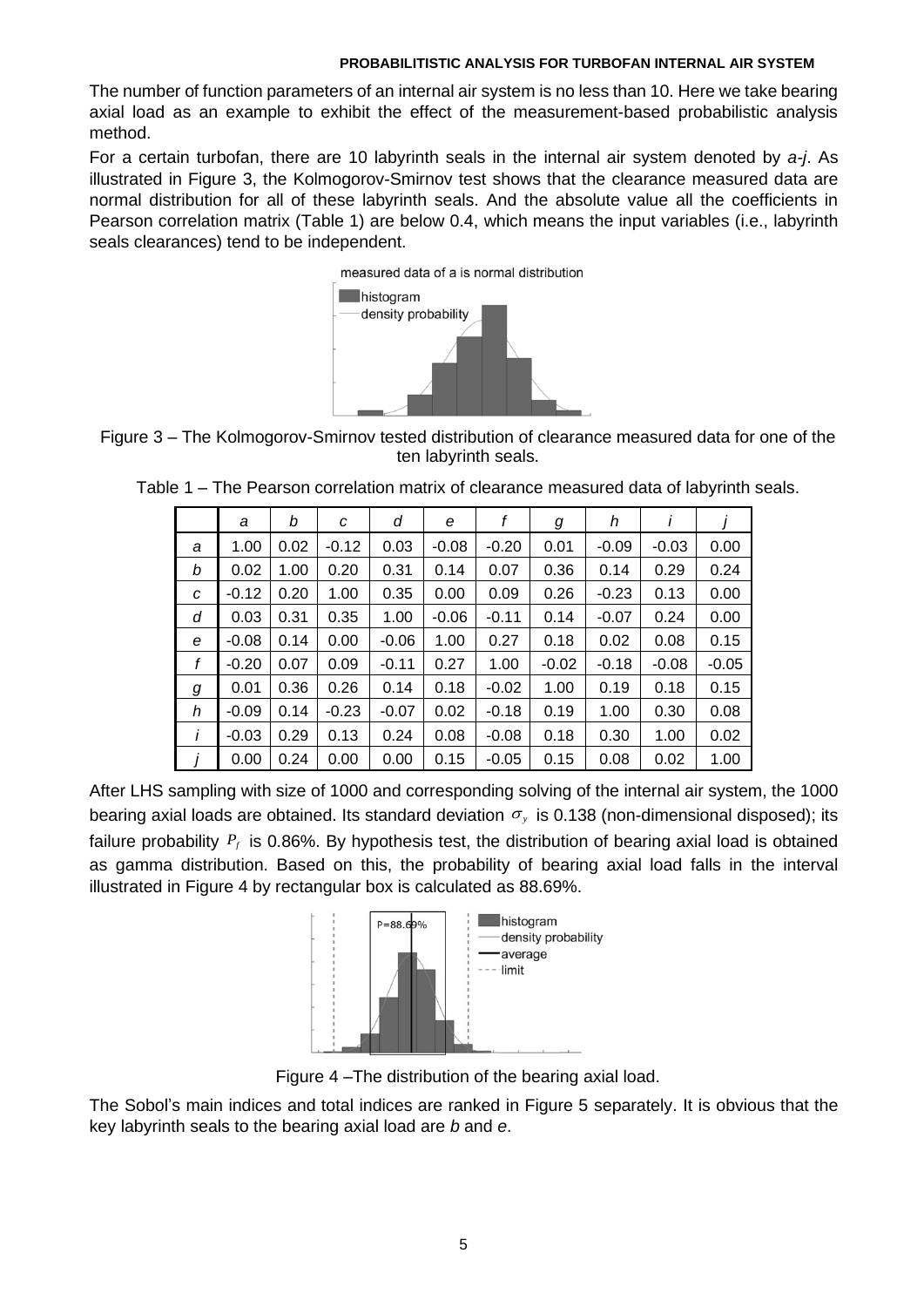

Figure 5 –The rank of Sobol's indices.

## **5. Conclusion & Outlook**

In this paper, a labyrinth seals measurement-based probabilistic analysis method is built on the basis of hypothetic test, correlation analysis, LHS sampling, Sobol's indices and so on. Application exhibits the ability of this method to 1) assess the robustness and reliability of an internal air system and 2) recognize the key labyrinth seals.

Limited by the calculated amount of solving internal air system, the LHS sample size is constrained, which results in insufficient accuracy of probabilistic analysis. The introducing of surrogate model into probabilistic analysis method would be the nest research direction.

# <span id="page-5-0"></span>**References**

- [1] Paniagua G, Denos R and Almeida S. Effect of the hub endwall cavity flow on the flow-field of a transonic high-pressure turbine. *Journal of Turbomachinery*, Vol. 126, No. 4, pp 578-586, 2004.
- <span id="page-5-1"></span>[2] Brach S and Muller Y. Probabilistic analysis of the secondary air system of a low-pressure turbine. *Transactions of the ASME*, Vol. 137, 022602, 2015.
- <span id="page-5-2"></span>[3] Cloud D and Stearns E. Probabilistic analysis of a turbofan secondary flow system. *Proceedings of ASME Turbo Expo 2004*, Vienna, Austria, Power for land, sea and air, GT2004-53197, 2004.
- <span id="page-5-3"></span>[4] Marala A. Sample size requirement for Monte Carlo simulations using Latin hypercube sampling. *Independent Research Projects in Applied Mathematics*, pp 1-24, 2008.
- <span id="page-5-4"></span>[5] McKay M D, Bechman R J and Conover W J. A comparison of three methods for selection values of input variables in the analysis of output from a computer code. *Technometrics*, Vol. 21, No. 2, pp 239-245, 1979.
- <span id="page-5-5"></span>[6] Stein M. Large sample properties of simulations using Latin hypercube sampling. *Technometrics*, Vol. 29, No. 2, pp 143-151, 1987.
- <span id="page-5-6"></span>[7] Wu S, Zhang K and Li D. The influence of correlation transformation on reliability when the correlation nonnormal variables are transformed. *Engineering Journal of Wuhan University*, Vol. 44, No. 2, pp 151-155, 2011.
- <span id="page-5-7"></span>[8] Sobol I M. Sensitivity analysis for non-linear mathematical models. *Mathematical Modelling and Computational Experiment*, No. 1, pp 407-414, 1993.
- <span id="page-5-8"></span>[9] Sobol I M. Theorems and examples on high dimensional model representation. *Reliability Engineering and System Safety*, Vol. 79, No. 2, pp 187-193, 2003.
- <span id="page-5-9"></span>[10]Xiao D, Ferlauto M, Song L and Li J. Sensitivity analysis for model with dependent inputs using sparse polynomial chaos expansions. *14th World Congress in Computational Mechanics (WCCM) ECCOMAS Congress*, 2020.
- <span id="page-5-10"></span>[11]Lu H, Yang Y, Wang M. Numerical simulation of aero-engine internal air system character. *Aeroengine*, Vol. 23, No. 1, pp 6-13, 1997.

# **Copyright Statement**

The authors confirm that they, and/or their company or organization, hold copyright on all of the original material included in this paper. The authors also confirm that they have obtained permission, from the copyright holder of any third party material included in this paper, to publish it as part of